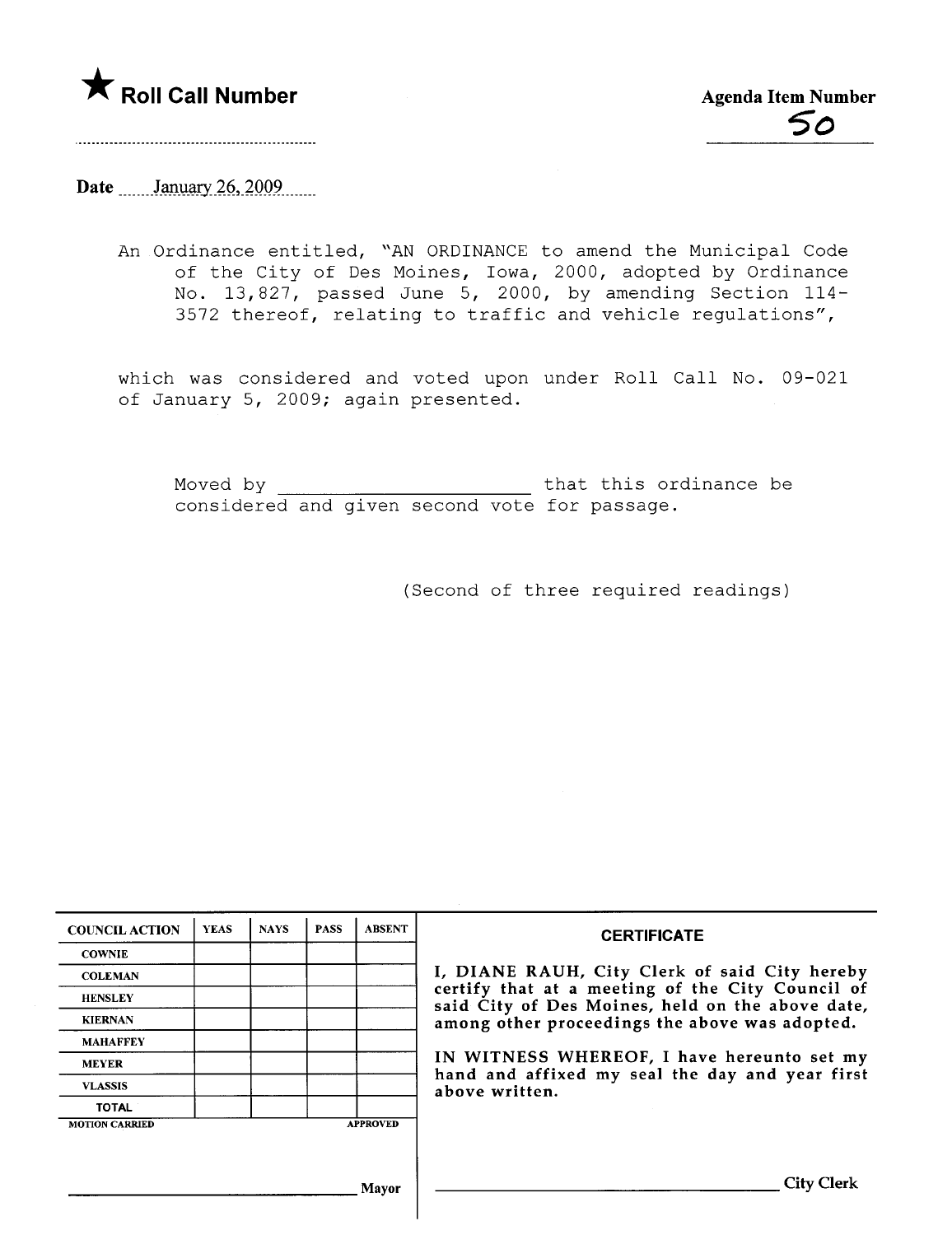AN ORDINANCE to amend the Municipal Code of the City of Des Moines, Iowa, 2000, adopted by Ordinance No. 13,827, passed June 5, 2000, by amending Section 114-3572 thereof, relating to traffic and vehicle regulations.

Be It Ordained by the City Council of the City of Des Moines, Iowa:

Section 1. That the Municipal Code of the City of Des Moines, Iowa, 2000, adopted by Ordinance No. 13,827, passed June 5, 2000, is hereby amended by amending Section 114-3572 relating to traffic and vehicle regulations, as follows:

## See. 114-3572. Pleasant Drive--Fifty-sixth Street to Sixty-third Street.

Pleasant Drive, on the north side, from Fifty-sixth Street to a point 50 feet west thereof, no parking any time.

Pleasant Drive, on the south side, from Fifty-sixth Street to Sixty-third Street, no parking any time.

Pleasant Drive, on the north side, from Ronwood Drive to a point 210 feet east thereof, no parking any time.

Pleasant Drive, on the north side, from Sixty-third Street to a point 75 feet east thereof, no parking any time.

Sec. 2. This ordinance shall be in full force and effect from and after its passage and publication as provided by law.

FORM APPROVED:

 $K.$ Mass $\alpha$ 

Assistant City Attorney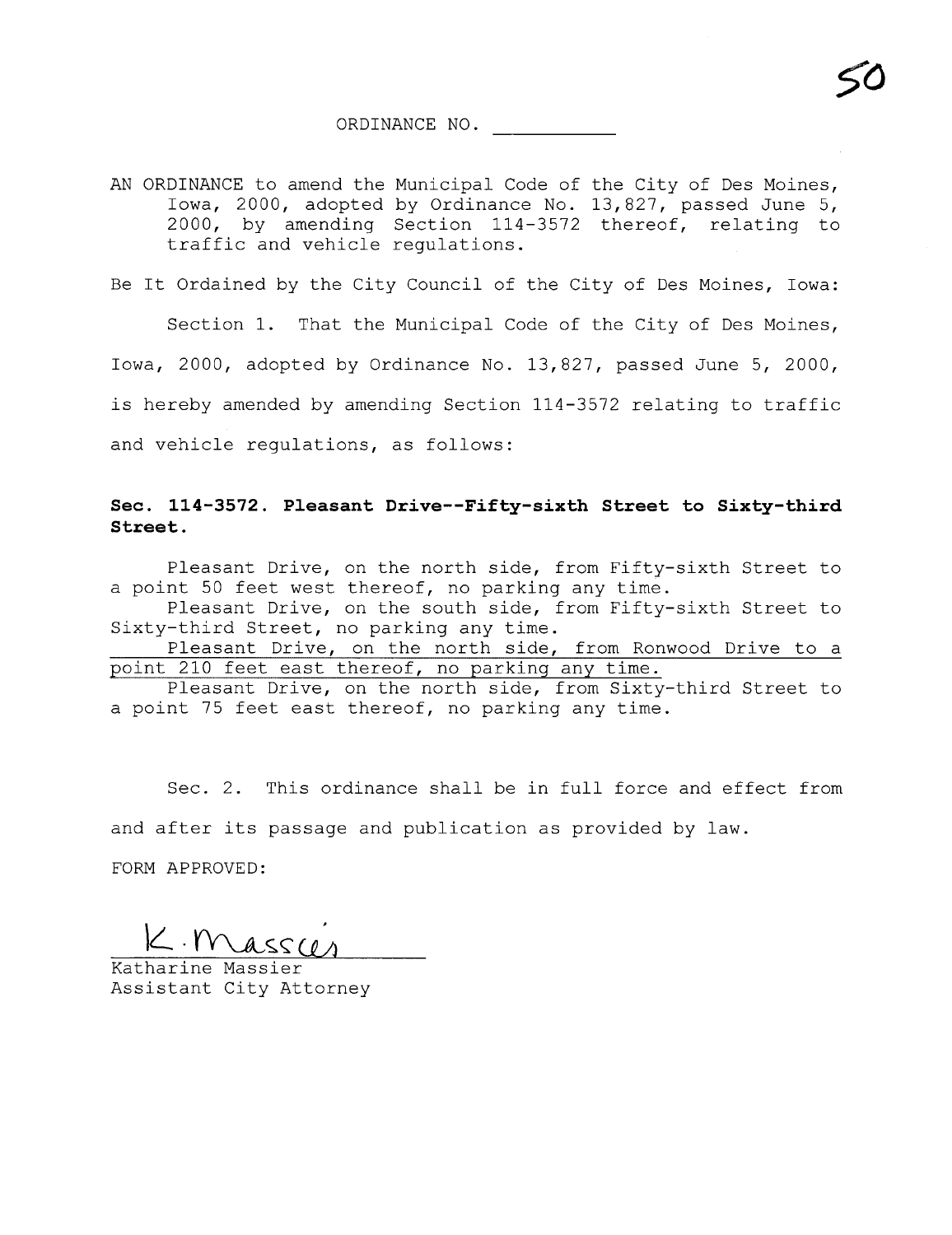

**Agenda Item Number** 

Date January 5, 2009

An Ordinance entitled, "AN ORDINANCE to amend the Municipal Code of the City of Des Moines, Iowa, 2000, adopted by Ordinance No. 13,827, passed June 5, 2000, and amended by Ordinance No. 14,250 passed July 14, 2003, and Ordinance No. 14,476 passed August 8, 2005, and Ordinance No. 14,818 passed November 24, 2008 by amending Sections 114-3344 and 114-3572 thereof, relating to traffic and vehicle regulations".

presented.

that this ordinance be considered and given first vote Moved b for passage; refer iten (A) back to City Manager, Planning and Traffic and Transportation for review and recommendation.

FORM APPROVED:

(First of three required readings)

 $A \land C$ e

Katharine Massier **Assistant City Attorney** 

#### (Council Communication No. 09.001)

| <b>COUNCIL ACTION</b> | <b>YEAS</b> | <b>NAYS</b> | <b>PASS</b> | <b>ABSENT</b>   |
|-----------------------|-------------|-------------|-------------|-----------------|
| <b>COWNIE</b>         |             |             |             |                 |
| <b>COLEMAN</b>        |             |             |             |                 |
| <b>HENSLEY</b>        |             |             |             |                 |
| <b>KIERNAN</b>        |             |             |             |                 |
| <b>MAHAFFEY</b>       |             |             |             |                 |
| <b>MEYER</b>          |             |             |             |                 |
| <b>VLASSIS</b>        |             |             |             |                 |
| <b>TOTAL</b>          |             |             |             |                 |
| <b>MOTION CARRIED</b> |             |             |             | <b>APPROVED</b> |
|                       |             |             |             |                 |

### **CERTIFICATE**

I, DIANE RAUH, City Clerk of said City hereby certify that at a meeting of the City Council of<br>said City of Des Moines, held on the above date, among other proceedings the above was adopted.

IN WITNESS WHEREOF, I have hereunto set my hand and affixed my seal the day and year first above written.

lane For

**City Clerk**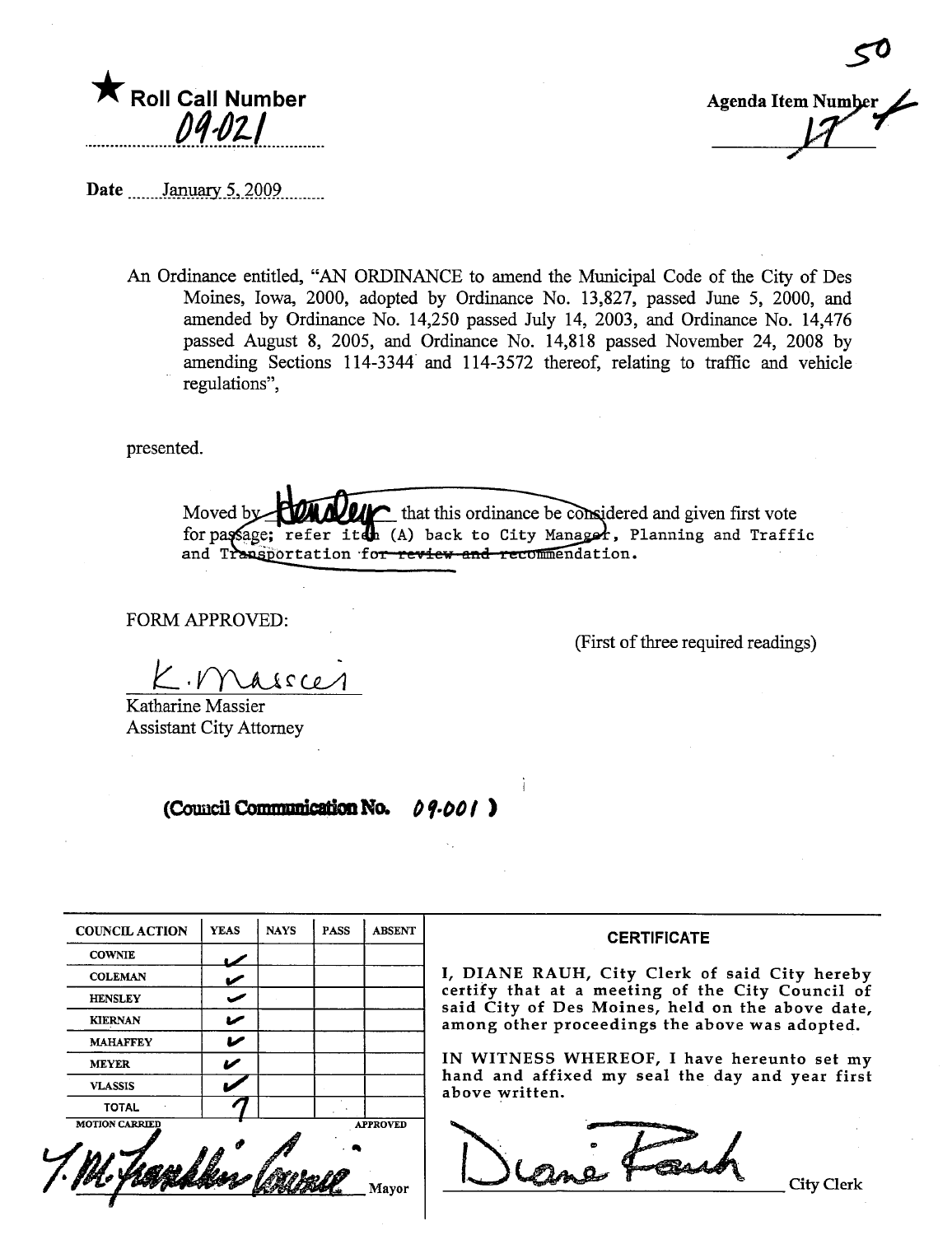| CITY OF DES MOINES | <b>Council</b><br>Communication | Date<br>Agenda Item No.<br>Roll Call No. | January 5, 2009                                                        |
|--------------------|---------------------------------|------------------------------------------|------------------------------------------------------------------------|
|                    | Office of the City Manager      | Submitted by:                            | Communication No. 09-00<br>Jeb E. Brewer, P.E.<br><b>City Engineer</b> |

## AGENDA HEADING:

Amending Chapter 114 of the Municipal Code regarding traffic regulation changes as follows:

- A. Parking restriction on the north side of Ingersoll Avenue west of 28<sup>th</sup> Street to allow for the smooth transition of traffic through the area.
- B. Corner Clearance-North side of Pleasant Drive east of Ronwood Drive.

## SYNOPSiS:

Recommend approval of the Traffic and Transportation Division recommendations for minor parking adjustments, including first reading of the ordinance regarding the traffic regulation changes.

FISCAL IMPACT:

Amount: Minor costs.

Funding Source: 2008-2009 Operating Budget, Page 131, Engineering Department Traffic & Transportation-Sign Installation and Maintenance, ENG100413.

## ADDITIONAL INFORMATION:

A. Due to the recent streetscape project along Ingersoll A venue, an update of the City of Des Moines Municipal Code is necessary. Traffic and Transportation Division staff have reviewed this proposal and concur that parking needs to be restricted in this area to allow for a smooth transition of traffic through the area. The following traffic control provision has been implemented by Police Order effective December 10, 2008, until the permanent ordinance changes are approved by the City CounciL.

Sec. 114-3344. Ingersoll Avenue—Twenty-eighth Street to Thirty-fifth Street.

Ingersoll Avenue, on the north side, from Twenty-eighth Street to a point 165 feet west thereof, no parking any time.

B. Traffic and Transportation received a request to restrict parking on the north side of Pleasant Drive east of Ronwood Drive due to parked vehicles on the inside of the curve blocking visibility for westbound traffic. Staff has reviewed this location and recommends a 21O-foot parking